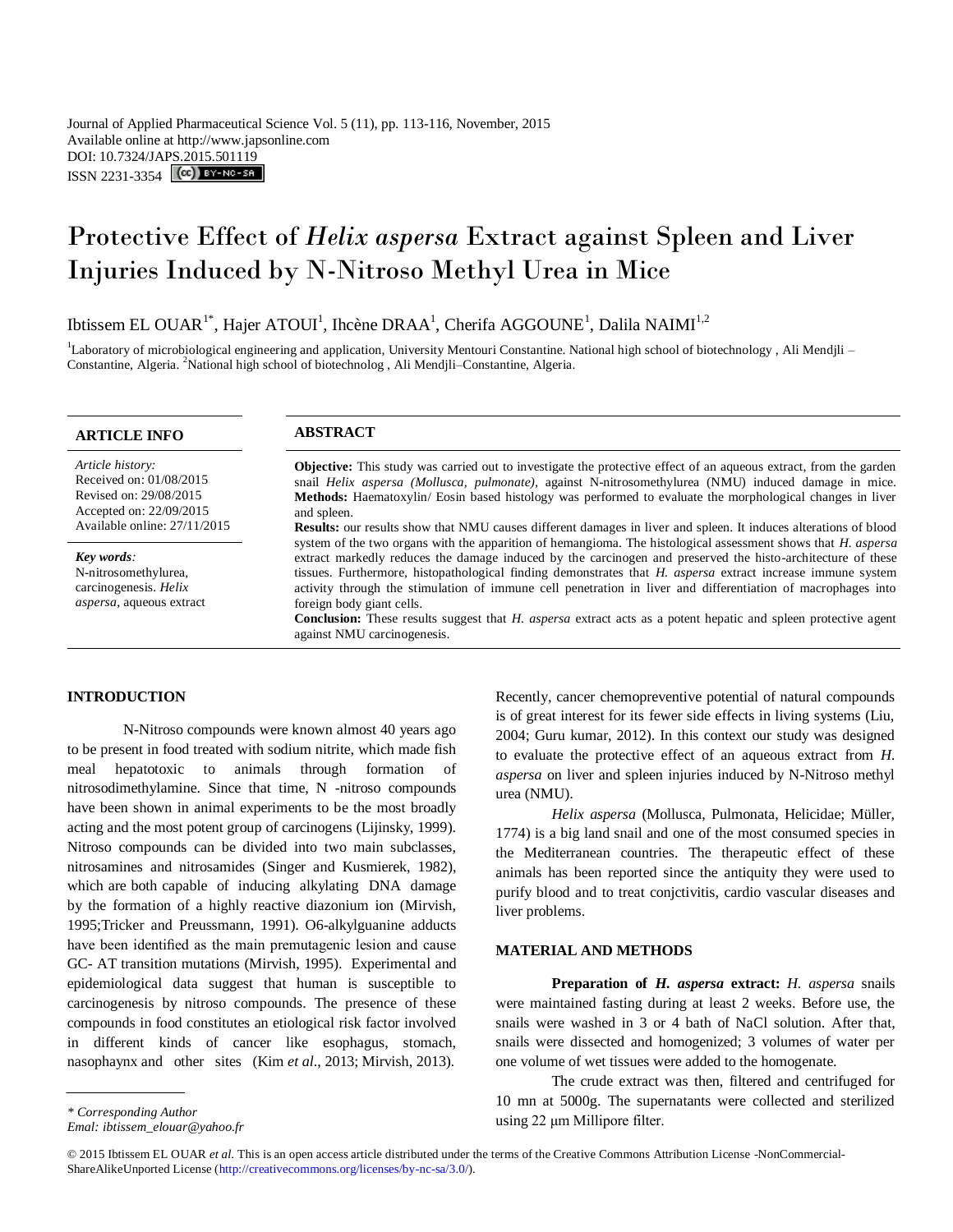#### **Animals**

Females *Mus musculs* mice (18-22g) procured from Pasteur institute Algiers were housed in plastic cages at room temperature (22±1 ◦C) under a 12h light/dark cycle and provided with rodent chow and water. The animal studies were conducted after obtaining clearance from Institutional Animal Ethics Committee.

## **Experimental design**

The mice were divided into four groups with 10 animals in each group and were given dose regimen as given below:

Group I: control animals were given normal saline solution (0,9%)

- Group II: animals received every week a single dose of 50 mg/kg NMU diluted in 0.9 % saline solution, then administrated intra peritoneally.
- Group III: animals received every week a single dose of NMU (50 mg/kg, diluted in 0,9% saline solution) administrated intra peritoneally. The treatment by NMU, in the two groups, was lasted for 3 consecutive weeks.
- One day after the last injection of NMU the animals of the third group, received every day, an intra peritoneal injection of *H. aspersa* aqueous extract at 0, 15 g/ ml/ mouse.
- Group IV: animals received every day an intra peritoneal injection of *H. aspersa* aqueous extract at 0,15 g/ ml/ mouse.
- The treatment with the snail extract, in the two last groups, was lasted for 4 consecutive weeks.

## **Histopathological studies**

Tissues for histopathological analysis were fixed in 10% buffered formalin saline, processed by routine histology procedure and embedded in paraffin. Tissues sections were then stained with

Hematoxylin/eosin and observed under light microscope OPTECH OPTICAL TECNOLOGY®. All reagents were purchased from Sigma Aldrich, Algeria.

## **RESULTS**

#### **Effect on liver histology**

MNU primed mice showed illness symptoms like loss of weight, uneven shedding of hairs, the histopathological examination of the liver revealed that the normal structure was altered. Hepathocytes showed cytoplasmic degeneration and necrosis. Hepatic blood system was greatly affected; the carcinogen induces sinusoid dilatation associated with hemangioma (Fig 1B).

Mice with *H. aspersa* extract showed no changes in hepatic tissue architecture. Therefore an infiltration of immune cells has been observed (Fig 1C). Liver section of mice treated by NMU followed by *H. aspersa* extract showed a reparative effect, we noted a diminution of hepatocyte necrosis and a normal sinusoid (Fig 1C).

## **Effect on spleen histology**

Primed mice by MNU showed a number of abnormalities (Fig 2B) such as capsule laceration (Fig 2b), with neutrophilic infiltration. Congestion and intraparenchymal hemorrhage were observed. NMU induces also a venous alteration like hemangioma (Fig 2c) Microscopic findings, in mice treated with *H. aspersa* extract (Fig 2C) included apparition of giant cells (Fig 2d and e) and a peri arteriolar amyloid deposition (Fig 2C). Section D in figure 2 showed normal spleen architecture in mice treated by MNU followed by the aqueous extract. It seems that *H. aspersa* extract have a reparative effect.



**Fig. 1:** Micrograph of liver hematoxylin/eosin stained section GX100. (A): Liver section from control mice with normal hepatocytes. (B): Liver from mouse treated with NMU showing disturbance in normal structure of hepatocytes with sinusoidal dilatation (white arrow). (C): Liver from mouse treated with H. aspersa extract, showing immune cells infiltration (white arrow) to the liver. (D): Section of liver from mouse treated by NMU followed by H. aspersa extract showing reparative effect of the extract; diminution of hepatocytes necrosis with normal sinusoid.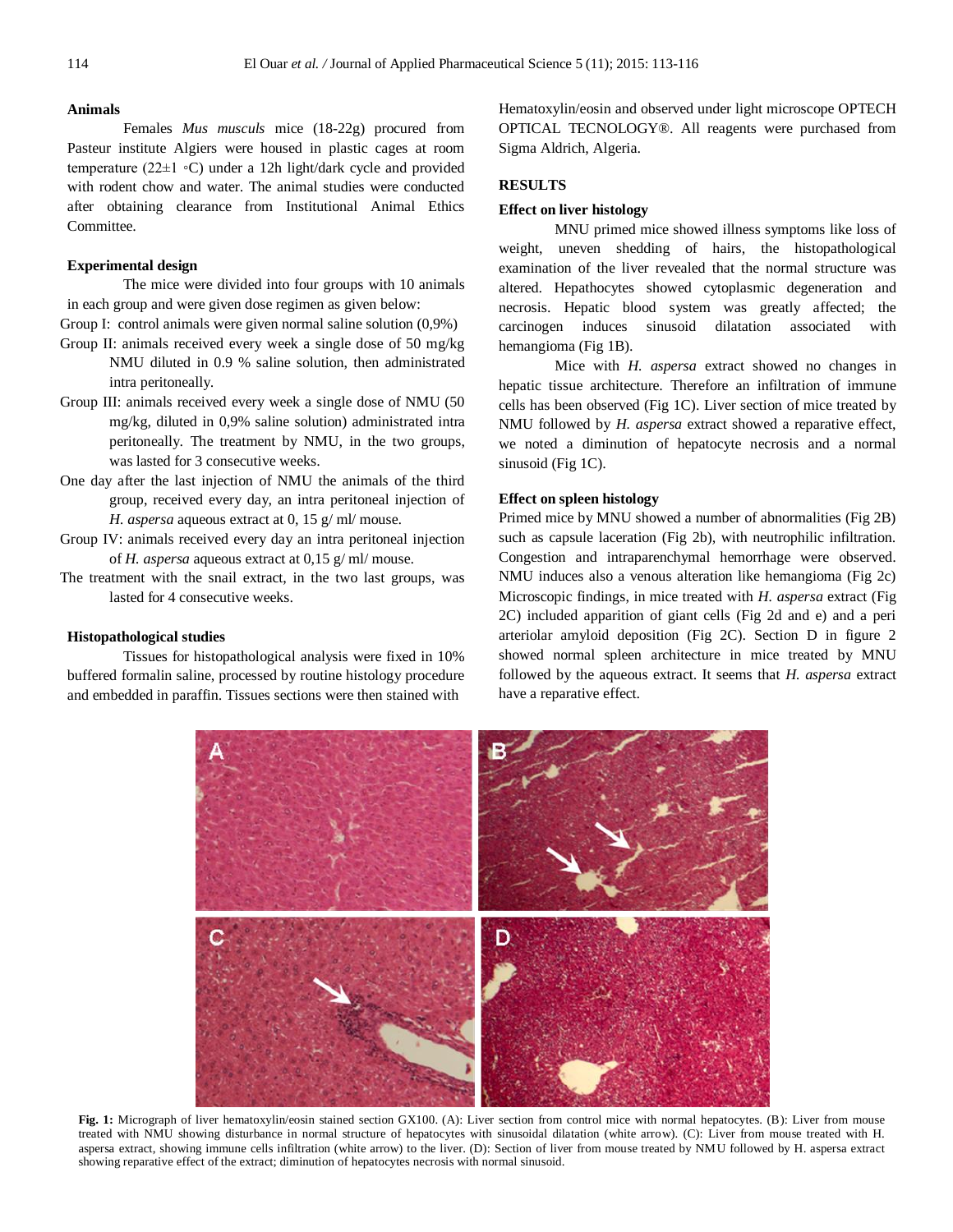

**Fig. 2:** Micrograph of spleen hematoxylin/eosin stained section. (A): Spleen section from control mice with normal structure, GX100. (B): Spleen from mouse treated with NMU showing disturbance in normal structure, amyloidosis (white arrow) GX100, (b) capsule laceration (yellow arrow) GX400 and (c) hemangioma (yellow arrow) GX400. (C): Spleen of mouse treated with H. aspersa extract, showing periarteial amyloid deposition (white arrow) GX100, (d) foreign giant cell GX400, (e) foreign giant cell GX1000. (D): Section of spleen from mouse treated by NMU followed by H. aspersa extract showing reparative effect of the extract GX100.

## **DISCUSSION**

NMU is one of the widely used chemical carcinogens; it was chosen as a carcinogenic model as it is present in our environment and food. It was suggested to induce oxidative stress and cellular injury.

Our study demonstrates that NMU induces liver alterations; it causes hepatocyte necrosis, sinusoid dilatation and hepatic hemangioma. Liver is an important organ of metabolism, detoxification, storage and excretion of xenobiotics. These agents frequently lead to hepatic necrosis. Different effects of NMU have been reported, it stimulated liver carcinogenesis, hyperplasia of the hepatic cells, congestion of central vein, and dilation of sinusoids. In rabbits, Wang *et al*., 1993, also reported necrotic areas in the liver associated with vascular changes and proliferation of connective tissue fibers. Moreover, *H. aspersa* extract given after NMU injection restored damage induced by carcinogen and inhibit the carcinogenic process in the liver.

Our result revealed serious damage in the spleen structure; NMU induces capsule alteration, hemorrhage and hemangioma. Similar observations have been recorded by Shashi and Thapar, 2000 in albino rabbits. Amyloidosis was also noted in most of the histological sections of the induced mice. It's a functional disorder marked by abnormal depositions of amyloid proteins in various organs such liver, spleen and kidney (Hosaka *et al*., 2003). Amyloidosis is classified by a particular precursor protein in two forms: primary amyloidosis (AL amyloidosis). Which result from immunoglobulins light chain deposition and secondary amyloidosis also called AA amyloidosis, where the precursor is the serum amyloid A (Monzawa *et al*., 2002). Therefore, amyloid deposition in the spleen can be at three major sites; the red pulp, the white pulp, and the blood vessels Ohyama *et al*., 1990. Histopathological examination of our work showed deposits of amyloid, mainly in red pulp in NMU treated mice and in peri arterial area in *H. aspersa* extract primed mice. In the first case amyloidosis had immunoglobulin light chain as precursor. While in the last case amyloidosis was resulted from serum amyloid A (SAA).

In addition, *H. aspersa* extract induces a transformation of macrophage into giant cells called « foreign body giant cell ». The differentiation process of these cells is unknown. But investigations have reported that it requires IL-4, IL-13 and mannose receptor activation. So it seemed that *H. aspersa* administrated alone stimulates the immune system.

#### **CONCLUSION**

Our results demonstrate that *H. aspersa* extract have a protective effect against liver and spleen injuries induced by a potent carcinogen NMU. It inhibits hemangioma and carcinogenic process in hepatic and spleen vascular system.

#### **REFERENCES**

Guru kumar D, parvathi, meenakshi, rathi M A. Anticancer activity of the ethanolic extract of Crateva nurvala bark against testosterone and MNU-induced prostate cancer in rats. Chinese Journal of Natural Medicines, 2012; 10(5): 0334- 0338